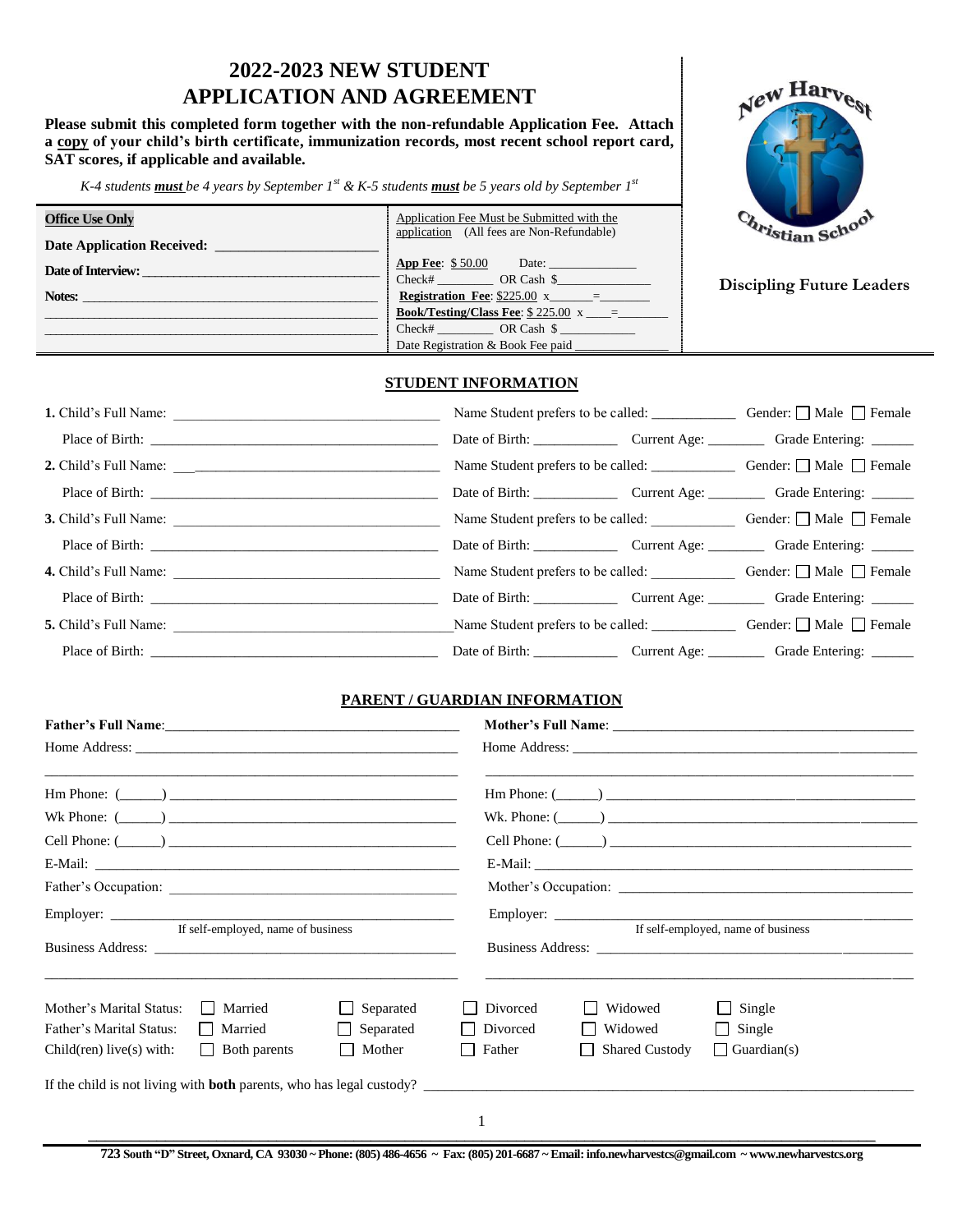## **Excerpt from the New Harvest Christian School Parent Student Handbook, Section V, subsection C:**

### **SCHOOL ADMISSION REQUIREMENTS FOR THE PAREN**TS:

- **Parents of students in New Harvest Christian School should have a clear understanding of the biblical philosophy and purpose of** NHCS. This understanding includes a willingness to have their child exposed to the clear teaching (not forced indoctrination) of the school's Statement of Faith in various and frequent ways within the school's program.
- It is required that at least one parent or guardian subscribes to New Harvest Christian School's Statement of Faith by both written and oral testimony. It is also required that least one parent or guardian has a personal relationship with Jesus Christ and that the child attends church regularly with at least one parent or guardian, and that the student is being raised in a Christ-centered home.
- **Parents should be willing to cooperate with all the written policies of New Harvest Christian School.** This is most important in the area of discipline and schoolwork standards, as well as active communication with the respective teacher(s) and administration.

### **We agree to the stated three requirements above**. **Parents' Initials: \_\_\_\_\_/\_\_\_\_\_\_**

Will you need before or after-school care for your child?  $(7:00 \text{ am} - 7:45 \text{ am } 8:3:20 - 6:00 \text{ p.m.})$  Yes No

If yes, approximately how many days per week? \_\_\_\_\_\_\_\_\_\_\_\_\_\_\_\_\_\_ Please see Extended Care Program Agreement (separate)

## **FAMILY CHURCH INVOLVEMENT**

| Are you members? $\Box$ Yes $\Box$ No | Family attends: $\Box$ Regularly $\Box$ Occasionally      | $\Box$ Seldom          | $\Box$ Never           |
|---------------------------------------|-----------------------------------------------------------|------------------------|------------------------|
|                                       |                                                           |                        |                        |
|                                       |                                                           |                        |                        |
|                                       | <b>ACADEMIC HISTORY of STUDENT NO. 1 - Current Grade:</b> |                        |                        |
| <b>School Name</b>                    | City/State                                                | Grades Enrolled        | Attend Dates (to/from) |
|                                       |                                                           |                        |                        |
|                                       |                                                           |                        |                        |
|                                       |                                                           |                        |                        |
|                                       | <b>ACADEMIC HISTORY of STUDENT NO. 2 – Current Grade:</b> |                        |                        |
| School Name                           | City/State                                                | <b>Grades Enrolled</b> | Attend Dates (to/from) |
|                                       |                                                           |                        |                        |
|                                       |                                                           |                        |                        |
|                                       |                                                           |                        |                        |
|                                       | <b>ACADEMIC HISTORY of STUDENT NO. 3 - Current Grade:</b> |                        |                        |
| <b>School Name</b>                    | City/State                                                | Grades Enrolled        | Attend Dates (to/from) |
|                                       |                                                           |                        |                        |
|                                       |                                                           |                        |                        |
|                                       |                                                           |                        |                        |
|                                       | 2                                                         |                        |                        |

**723 South "D" Street, Oxnard, CA 93030 ~ Phone: (805) 486-4656 ~ Fax: (805) 201-6687 ~ Email: info.newharvestcs@gmail.com ~ www.newharvestcs.org**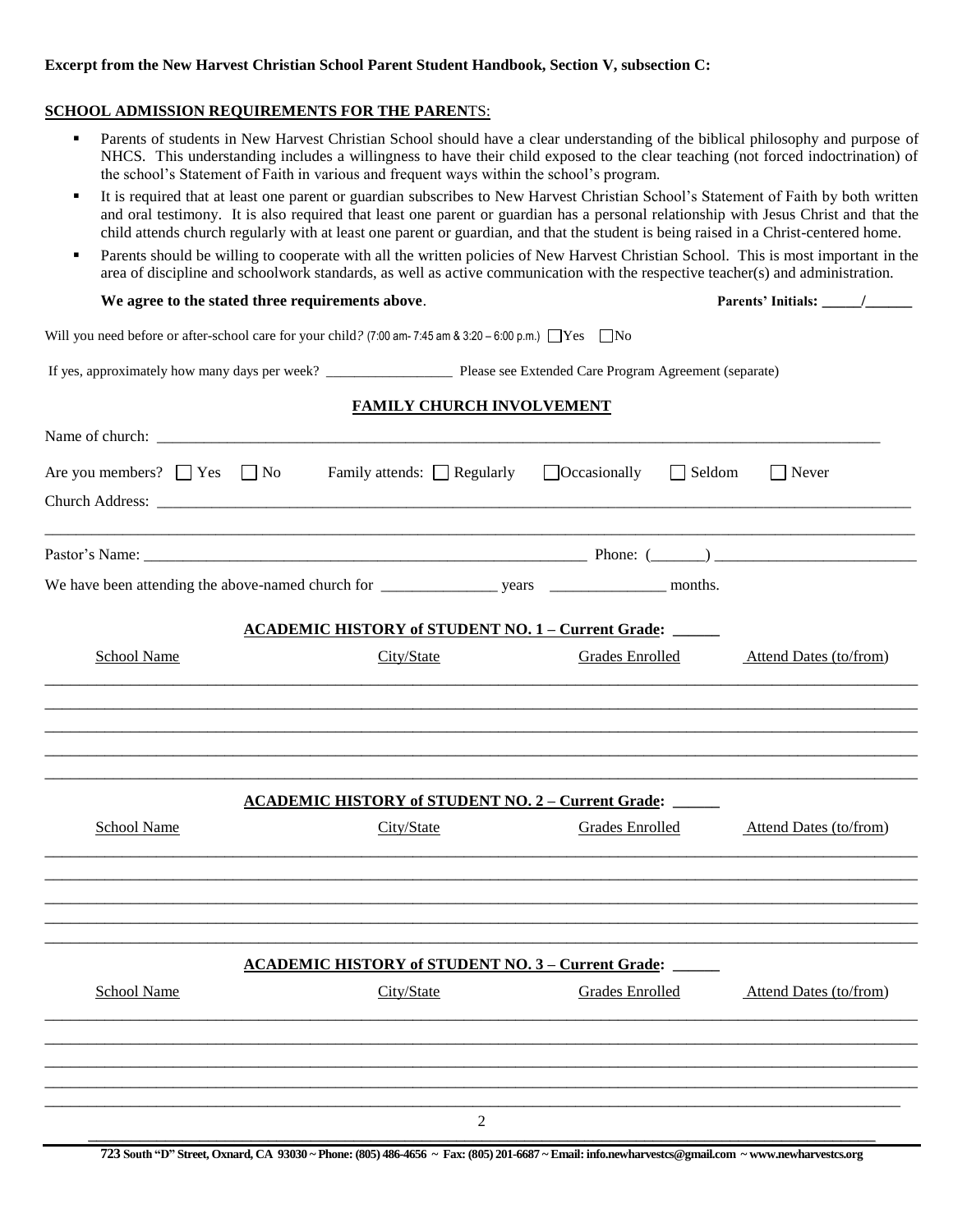## **ACADEMIC HISTORY of STUDENT NO. 4 – Current Grade: \_\_\_\_\_\_**

| City/State | Grades Enrolled                                                                                                                                                                                      | Attend Dates (to/from)                                                                                                                                                                                                                                                                                                                                                                                                                                                                                                                                                                                                                                                                                                                                                          |
|------------|------------------------------------------------------------------------------------------------------------------------------------------------------------------------------------------------------|---------------------------------------------------------------------------------------------------------------------------------------------------------------------------------------------------------------------------------------------------------------------------------------------------------------------------------------------------------------------------------------------------------------------------------------------------------------------------------------------------------------------------------------------------------------------------------------------------------------------------------------------------------------------------------------------------------------------------------------------------------------------------------|
|            |                                                                                                                                                                                                      |                                                                                                                                                                                                                                                                                                                                                                                                                                                                                                                                                                                                                                                                                                                                                                                 |
|            |                                                                                                                                                                                                      |                                                                                                                                                                                                                                                                                                                                                                                                                                                                                                                                                                                                                                                                                                                                                                                 |
|            |                                                                                                                                                                                                      |                                                                                                                                                                                                                                                                                                                                                                                                                                                                                                                                                                                                                                                                                                                                                                                 |
|            |                                                                                                                                                                                                      |                                                                                                                                                                                                                                                                                                                                                                                                                                                                                                                                                                                                                                                                                                                                                                                 |
|            |                                                                                                                                                                                                      |                                                                                                                                                                                                                                                                                                                                                                                                                                                                                                                                                                                                                                                                                                                                                                                 |
|            |                                                                                                                                                                                                      |                                                                                                                                                                                                                                                                                                                                                                                                                                                                                                                                                                                                                                                                                                                                                                                 |
|            |                                                                                                                                                                                                      |                                                                                                                                                                                                                                                                                                                                                                                                                                                                                                                                                                                                                                                                                                                                                                                 |
|            |                                                                                                                                                                                                      |                                                                                                                                                                                                                                                                                                                                                                                                                                                                                                                                                                                                                                                                                                                                                                                 |
|            |                                                                                                                                                                                                      | Yes (Name: $\sqrt{N}$                                                                                                                                                                                                                                                                                                                                                                                                                                                                                                                                                                                                                                                                                                                                                           |
|            |                                                                                                                                                                                                      |                                                                                                                                                                                                                                                                                                                                                                                                                                                                                                                                                                                                                                                                                                                                                                                 |
|            |                                                                                                                                                                                                      |                                                                                                                                                                                                                                                                                                                                                                                                                                                                                                                                                                                                                                                                                                                                                                                 |
|            |                                                                                                                                                                                                      | $Yes$ (Name: $\Box$ No                                                                                                                                                                                                                                                                                                                                                                                                                                                                                                                                                                                                                                                                                                                                                          |
|            |                                                                                                                                                                                                      | Yes (Name: 1997)<br>$\Box$ No                                                                                                                                                                                                                                                                                                                                                                                                                                                                                                                                                                                                                                                                                                                                                   |
|            |                                                                                                                                                                                                      |                                                                                                                                                                                                                                                                                                                                                                                                                                                                                                                                                                                                                                                                                                                                                                                 |
|            |                                                                                                                                                                                                      |                                                                                                                                                                                                                                                                                                                                                                                                                                                                                                                                                                                                                                                                                                                                                                                 |
|            |                                                                                                                                                                                                      |                                                                                                                                                                                                                                                                                                                                                                                                                                                                                                                                                                                                                                                                                                                                                                                 |
|            |                                                                                                                                                                                                      |                                                                                                                                                                                                                                                                                                                                                                                                                                                                                                                                                                                                                                                                                                                                                                                 |
|            |                                                                                                                                                                                                      |                                                                                                                                                                                                                                                                                                                                                                                                                                                                                                                                                                                                                                                                                                                                                                                 |
|            |                                                                                                                                                                                                      |                                                                                                                                                                                                                                                                                                                                                                                                                                                                                                                                                                                                                                                                                                                                                                                 |
|            |                                                                                                                                                                                                      | <b>Parents' Initials:</b>                                                                                                                                                                                                                                                                                                                                                                                                                                                                                                                                                                                                                                                                                                                                                       |
|            | Has/have your child(ren) any physical disabilities or chronic illness?<br>Has/have your child(ren) ever repeated a grade in any school?<br>Has/have your child(ren) had any professional counseling? | Please list any special interests or abilities your child(ren) may have.<br>Has/have your child(ren) ever been tested, diagnosed or enrolled in any special education program or school for speech, language or<br>learning disabilities (i.e. dyslexia, hyperactivity, ADD), which require particular attention?<br>Has/have your child(ren) experienced social, emotional, or disciplinary problems in the past year?<br>If you have answered yes to any of the above questions, please name the child and explain below.<br>NOTE: During the course of teaching your child, if the teacher suspects that your child may have a learning disability, you will be<br>contacted. A meeting will be scheduled to discuss required tutoring for your child for an additional fee. |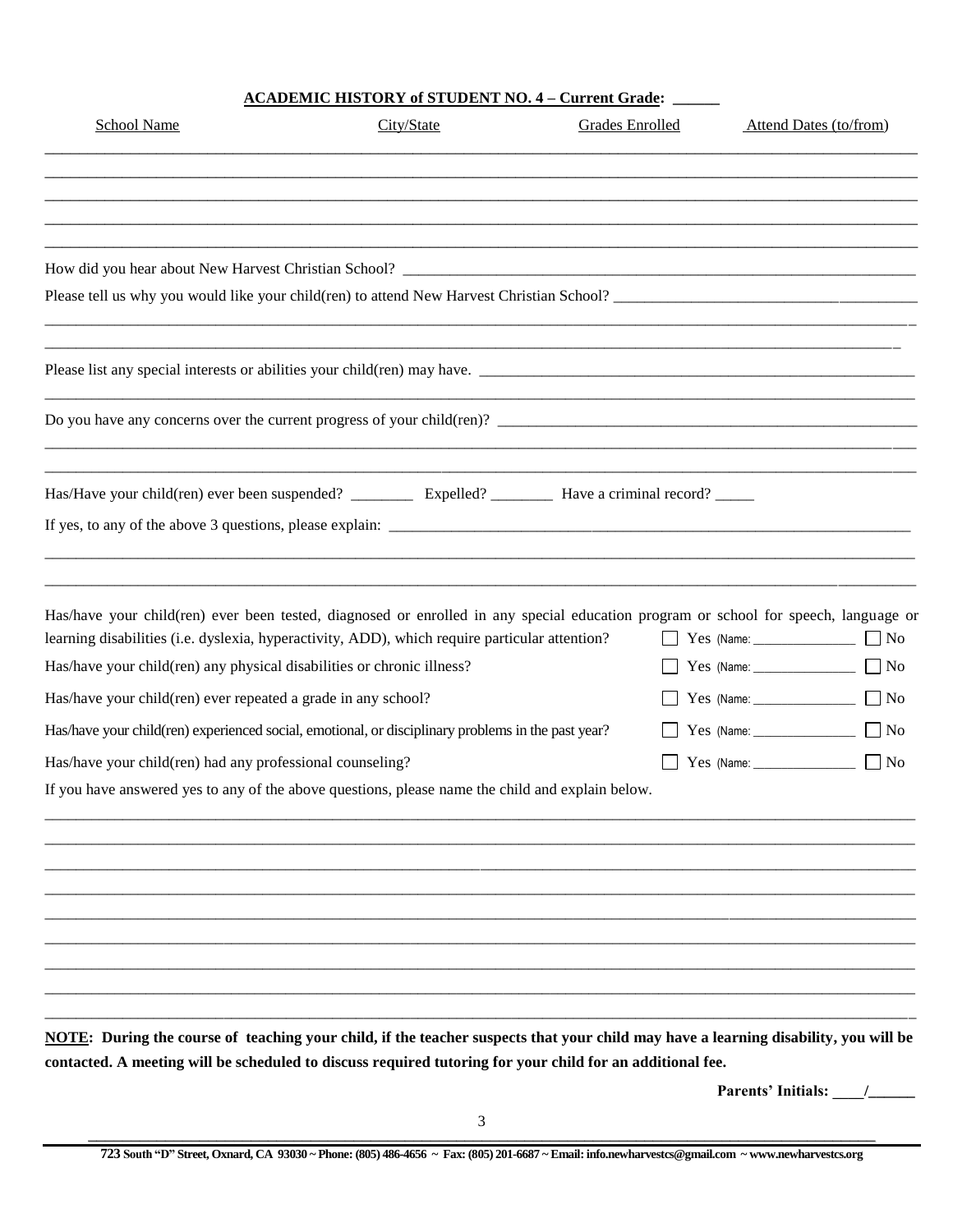| Students entering 7 <sup>th</sup> and 8 <sup>th</sup> grades must complete the following STUDENT QUESTIONNAIRE without assistance. |  |                                                                                                                                                                                           |
|------------------------------------------------------------------------------------------------------------------------------------|--|-------------------------------------------------------------------------------------------------------------------------------------------------------------------------------------------|
|                                                                                                                                    |  | Student's Name: ____________________________Grade Entering: _______ (If there is more than one 7 <sup>th</sup> /8 <sup>th</sup> grades applicant, please request an extra Questionnaire.) |
|                                                                                                                                    |  |                                                                                                                                                                                           |
|                                                                                                                                    |  | (b) Which subjects do you find difficult?                                                                                                                                                 |
|                                                                                                                                    |  |                                                                                                                                                                                           |
|                                                                                                                                    |  | (d) Please list your interests and activities (ex: music, art, drama, athletics, church groups). Be specific.                                                                             |
|                                                                                                                                    |  |                                                                                                                                                                                           |
|                                                                                                                                    |  |                                                                                                                                                                                           |
|                                                                                                                                    |  | (e) Please list your responsibilities at home.                                                                                                                                            |
|                                                                                                                                    |  |                                                                                                                                                                                           |
|                                                                                                                                    |  |                                                                                                                                                                                           |
|                                                                                                                                    |  | (f) Please list your responsibilities or positions of leadership elsewhere, such as in your school or church.                                                                             |
|                                                                                                                                    |  |                                                                                                                                                                                           |
|                                                                                                                                    |  |                                                                                                                                                                                           |
|                                                                                                                                    |  | (g) How would your teachers describe you in the classroom?                                                                                                                                |
|                                                                                                                                    |  |                                                                                                                                                                                           |
|                                                                                                                                    |  | (h) Do you personally desire to attend New Harvest Christian School? Yes $\Box$ No $\Box$ Please explain.                                                                                 |
|                                                                                                                                    |  |                                                                                                                                                                                           |
|                                                                                                                                    |  |                                                                                                                                                                                           |
|                                                                                                                                    |  |                                                                                                                                                                                           |
|                                                                                                                                    |  |                                                                                                                                                                                           |
|                                                                                                                                    |  |                                                                                                                                                                                           |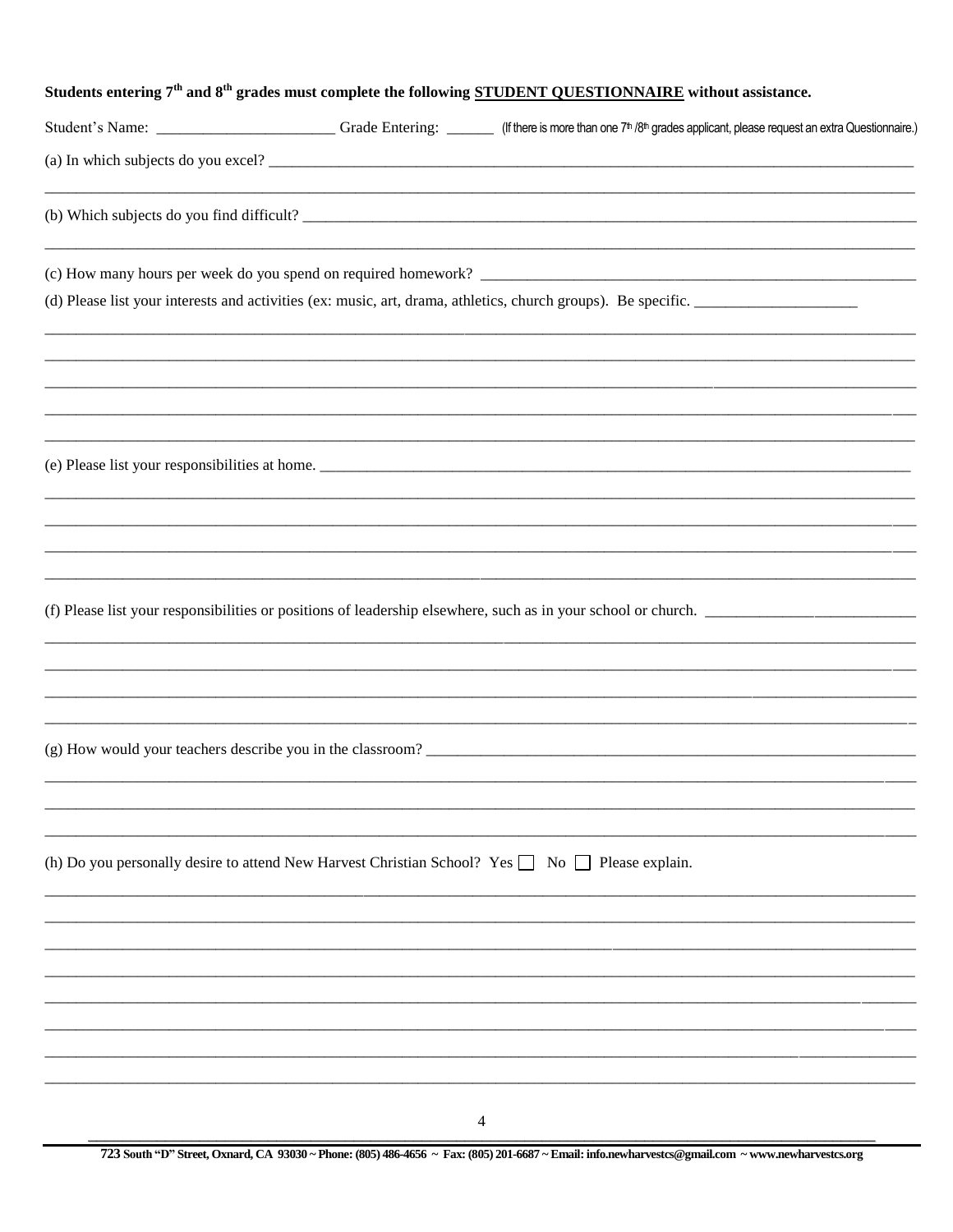## **PARENT'S TESTIMONY**

**Each of the following three questions should be answered by a parent**. Please use this lined page. You may include additional pages if necessary. Also, please write at the beginning of your written testimony if you are the father or mother.

1. How and when did you begin a personal relationship with Jesus Christ?

| <u> 1999 - 1999 - 1999 - 1999 - 1999 - 1999 - 1999 - 1999 - 1999 - 1999 - 1999 - 1999 - 1999 - 1999 - 1999 - 1999 - 19</u> |  |
|----------------------------------------------------------------------------------------------------------------------------|--|
|                                                                                                                            |  |
|                                                                                                                            |  |
|                                                                                                                            |  |
|                                                                                                                            |  |
|                                                                                                                            |  |

2. What does it mean to you to have a Christ-centered home? How do you promote spiritual values in your child(ren) at home?

3. Is there any portion of New Harvest Christian School's Statement of Faith (enclosed with this application) that you cannot fully support? If so, please explain.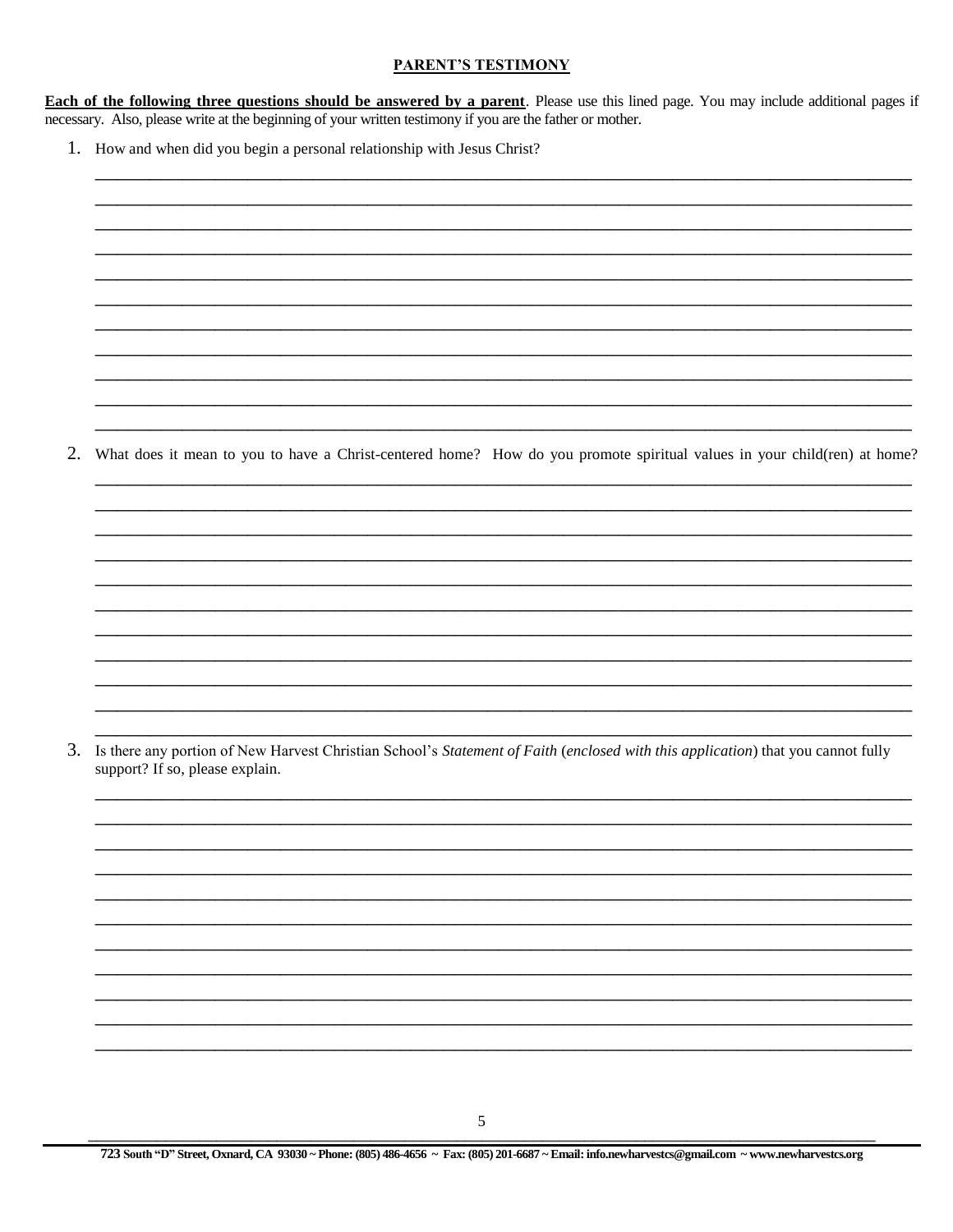## **POLICIES, TUITION, FEES AND FINANCIAL AGREEMENT**

- 1. We/I understand that the school day begins at 8:10 a.m. The earliest that we/I may bring our/my child(ren) to school is 7:45 am. Children are to be brought to the "E Street" parking lot where there will be playground supervision beginning at 7:45 a.m. Children not in the classroom by 8:15 a.m. will be required to go to the school office for a tardy slip before going to the classroom. **Parents' Initials:** /
- 2. Unexcused tardies in excess of two per quarter will result in the student being required to perform 10 minutes of school service during recess or lunch break. School service will be directed by the teacher and/or Administrator and will consist of cleaning in the classroom, sweeping, picking up trash on the playground, etc. Excessive tardiness will be discussed with the parents and administration. **Parents' Initials:**  $\qquad$  /
- 3. We/I understand that our/my child(ren) will only be dismissed to the undersigned or to those persons listed on our/my child(ren)'s Emergency Card or with a note signed by the parent/guardian authorizing release to an adult that is not listed on our/my child(ren)'s Emergency Card. **Parents' Initials:**  $\sqrt{2}$
- 4. We/I understand that school is dismissed at 3:10 p.m. If our/my child is not picked up by 3:20 p.m., he/she will automatically be placed into Extended Care and that we/I will be charged the hourly Extended Care rate. Children may not be left unattended at any time! **Parents' Initials:**  $\qquad$
- 5. We/I agree to provide at least ten (10) hours of volunteer service to New Harvest Christian School (*per family*) per quarter. We understand that it is our responsibility to record those hours in a timely manner in the Volunteer Hours Recording Book maintained in the school office. **We/I further understand that if we/I have not logged 10 hours at the close of the quarter,**  we/I will be assessed a fine of \$45.00, for that quarter. **Parents' Initials:**  $\frac{1}{2}$

## 6. **Annual Tuition / Enrollment Fees and Payment Deadlines:**

- Please see the current TUITION SCHEDULE for annual fees.
- We/I understand that all enrollment fees are **NON-REFUNDABLE**. Enrollment fees include application fee, registration fee & books/testing/class fee. **Parents' Initials**: \_\_\_\_\_/\_\_\_\_\_
- $\bullet$  Our tuition is a yearly amount which may be paid in monthly installments due on the 1<sup>st</sup> of each month (July through May). If enrolled after August  $31<sup>st</sup>$ , the total sum will be divided by the months remaining until May. If enrolled after the start date of the school year **-** tuition will be prorated as follows: Daily rate x number of school days remaining in the year. *Regardless of when a student is enrolled, the last payment is due May 1st .* You may pay a higher sum anytime during the year to bring down the monthly payment.
- Tuition payments that are 10 days late will be assessed a \$20 Late Fee. At 20 days late another \$20 Late Fee will be added. If a tuition payment becomes 30 days late the student(s) will be suspended the next school day until the account is brought up to date.
- Financial Aid: Parents may apply for financial aid in case of financial need. Restrictions apply. See the Financial Aid Policy for details.
- 7. **Tuition Payment Options:** All tuition payments are made through the tuition processing company, FACTS, in accordance with their terms and conditions. NHCS offers four payment options. Please check the applicable box below to indicate your payment preference:
- $\Box$  (1) One annual full tuition payment, which is due prior to August 1<sup>st</sup>. (FACTS charges a \$20 set-up fee for this option).
- (2) Semi-annual: Two payments the first payment is due prior to August  $1<sup>st</sup>$  and the second payment prior to February  $1<sup>st</sup>$ . (FACTS charges a \$20 set-up fee for this option)
	- (3) Monthly payments: 11 or 10-month plans starting in July or August. Payments are due on the  $1<sup>st</sup>$  of each month. Final payment is May 1<sup>st</sup>. (FACTS charges a \$50 set-up fee for this option)
	- $\Box$  (4) Monthly payments invoiced through the school office (not through FACTS). A separate invoice application must be filled out. You must show demonstrated need for this type of payment method (example- no bank account). Additionally you must agree to pay an extra 4% to cover the administration costs.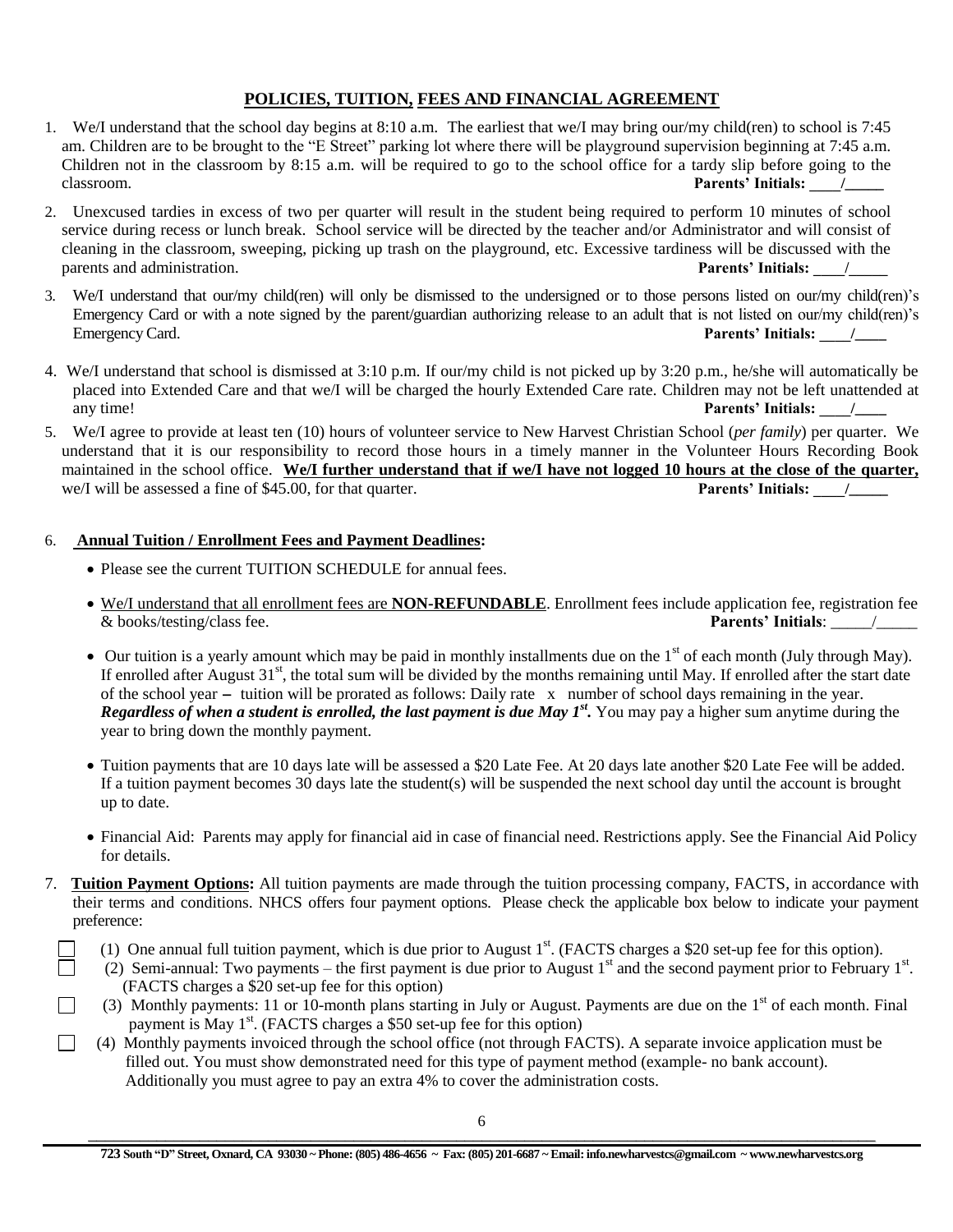8. Checks returned by the bank for non-payment will incur any fees assessed by our bank. If more than one check is returned to NHCS within a school year, all future payments must be made in cash, money order or cashier's check.

#### **Parents' Initials: \_\_\_\_/\_\_\_\_\_**

9. We agree to give *FOUR WEEKS NOTICE* to the school if it becomes necessary to withdraw our child(ren) from school. We further understand that the full monthly tuition will be due for any partial month that our child(ren) has attended New Harvest Christian School. *Payments made during the summer months (June-Sept) are NON-REFUNDABLE.*

### **Parents' Initials**:\_\_\_\_/\_\_\_\_

10. We agree that we have carefully read Education Code §48904 as written in part below and we/I hereby agree to its terms and conditions.

#### **California Education Code Section 48904, Subpart (b) states:**

(b) Any school district or private school whose real or personal property has been willfully cut, defaced, or otherwise injured, or whose property is loaned to a pupil and willfully not returned upon demand of an employee of the district or private school authorized to make the demand may, after affording the pupil his or her due process rights, withhold the grades, diploma, and transcripts of the pupil responsible for the damage until the pupil or the pupil' s parent or guardian has paid for the damages thereto, as provided in subdivision (a).

#### **California Education Code Section 48904.2, Subpart (a) states:**

(a) Upon receiving notice that a school district has withheld the grades, diploma, or transcripts of any pupil pursuant to Section 48904**,** any school district to which the pupil has transferred shall likewise withhold the grades, diploma, or transcripts of the pupil as authorized by that section, until the time that it receives notice, from the district (school) that initiated the decision to withhold, that the decision has been rescinded under the terms of that section**.**

(b) Any school district that has decided to withhold a pupil's grades, diploma, or transcripts pursuant to Section 48904 shall, upon receiving notice that the pupil has transferred to any school district in this state, notify the parent or guardian of the pupil in writing that the decision to withhold will be enforced as specified in subdivision (a).

**Parents' Initials: \_\_\_\_\_/\_\_\_\_\_**